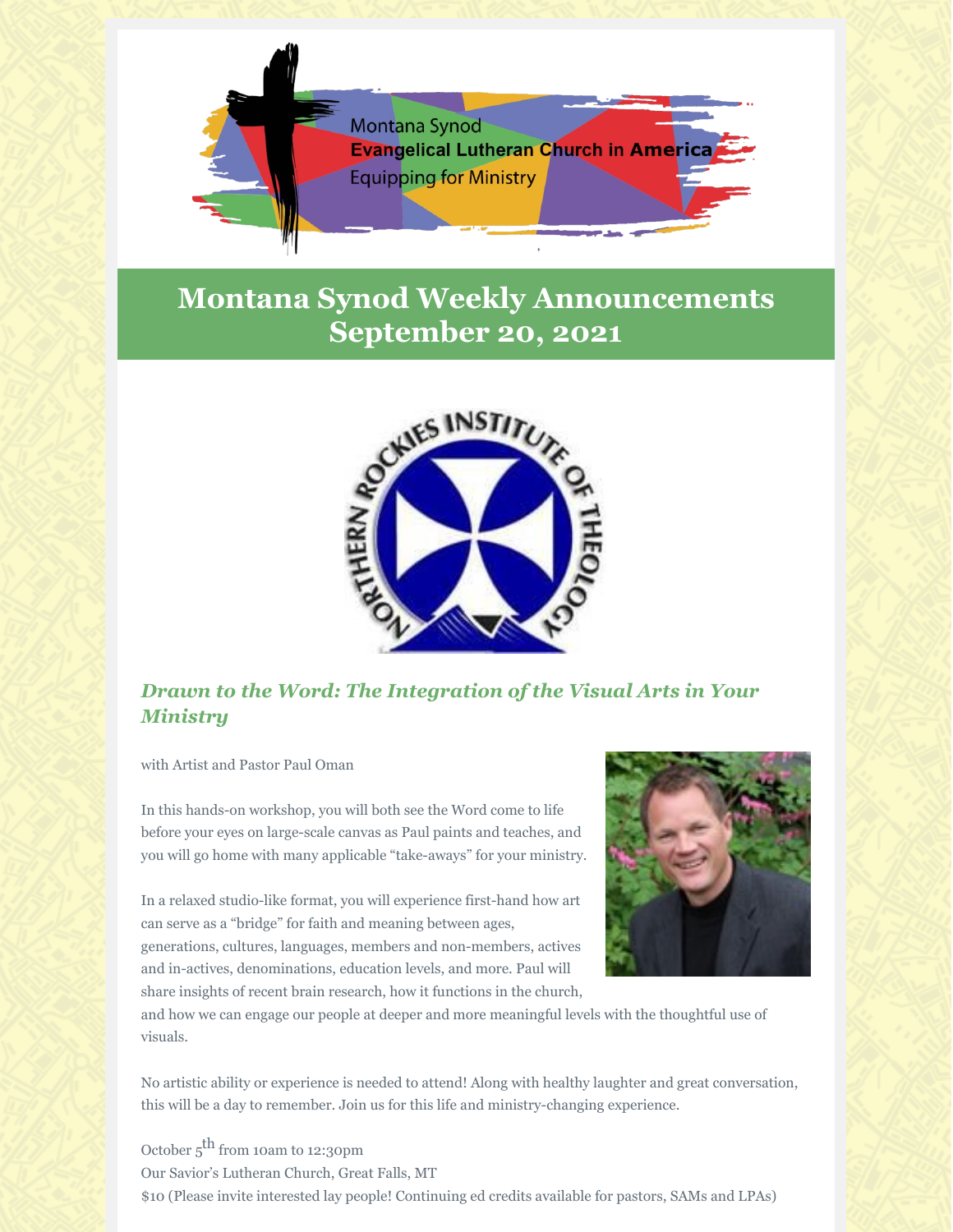## **Hammer and Dance - Branching Out**



Fall is here. School is in session (maybe sort of.) Congregations are re-engaging mission in fits and starts as COVID continues to complicate life. Blessings to you! This month's Hammer and Dance looks at Afghanistan, the start up of our new Region 1 Preparedness Network, and more.. Enjoy our September issue.

Read the Hammer and Dance online, or Download your copy. Share it with a friend, your pastor or congregation council. Invite them to subscribe.

Be well, give thanks, and love your neighbor!

Dave Brauer-Rieke Region 1 Disaster Preparedness Project Manager



**Christikon Clips September, 2021** *Information for our Congregations*

**Our 70 th season is completed!** Our exceptional staff has headed back to their lives outside of camp, the campers are back at school, and we begin the planning for 2022. It has been a blessed adventure!

**We hosted campers from Arizona, Colorado, Connecticut, Georgia, Iowa, Illinois, Minnesota, South Dakota, New Mexico, North Dakota, Washington,**

**Wisconsin, Wyoming, California, Pennsylvania, Texas, Oregon, DC, Nebraska, Utah, and Montana**. Wonderful opportunity to connect with people from these out of state congregations and forge long lasting friendships sharing the Christikon experience.

**Our special guest speakers**, Dr. Aana Vigen and Dr. Hans Wiersma led our CE Retreat and Mountain Weekend sessions.

**Fall Retreats:** We have retreats scheduled into the middle of October with a few dates still available. Bring your group and enjoy fall in the mountains!

**Capital Campaign:** We are looking at the Adult Housing/Boys Dorm next! **If you have not received a Capital Campaign packet, please contact the office and one will be sent to you.**

**We are grateful for your prayers for Christikon** this summer, for the summer staff as they are called back into the world newly equipped to share their mountaintop experiences, and for all who have joined in the Christikon life. We ask for your continued prayers and support.

**It is the mission of Christikon to awaken and nurture faith in Christ— exploring God's creation and the adventure of life together.**